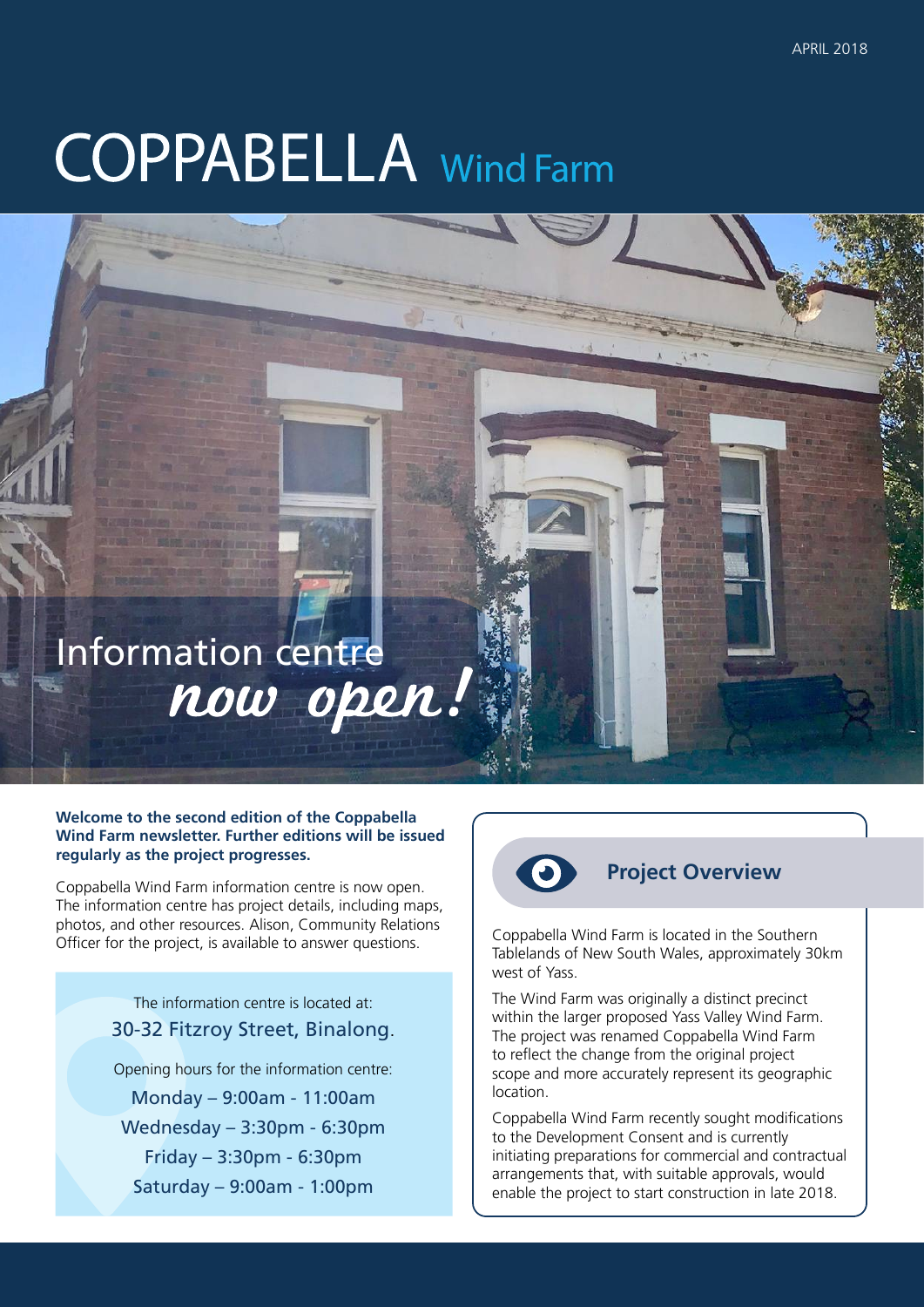

*Inside the new Coppabella Wind Farm information centre. Inset: Alison Deale on site at Goldwind's White Rock Wind Farm in Northern NSW.*

Alison started working for Goldwind Australia, project owners of the Coppabella Wind Farm, in January this year. Alison's role is to represent the project in the local area and assist with the provision of community relations and engagement for the project during the pre-construction and construction phases.

*"The highlight of my time so far with Goldwind for the Coppabella Wind Farm project has been visiting an operating wind farm. Getting to stand under a turbine and experience the scale for myself was an awesome experience!"* 

#### *- Alison Deale*

Since starting, Alison has been busy learning about wind energy and the Coppabella wind farm project. She has visited Goldwind's Gullen Range wind and solar farm in the Southern Tablelands and White Rock wind and solar farm in Northern NSW.

*Introducing Alison Deale – Community Relations Officer*

#### **Coppabella Wind Farm Community Consultative Committee**

The aim of the Community Consultative Committee (CCC) is to provide a forum for open discussion between representatives of the project, the community, local councils and other stakeholders, and to keep the community informed of progress.

The most recent CCC meeting was held in early March. Meeting minutes and associated meeting materials are

available on the project website.

The CCC operates under the Community Consultative Committee Guidelines for State Significant Infrastructure projects. These guidelines were released by the NSW Department of Planning and Environment (DPE) in November 2016. These guidelines are available on the project website.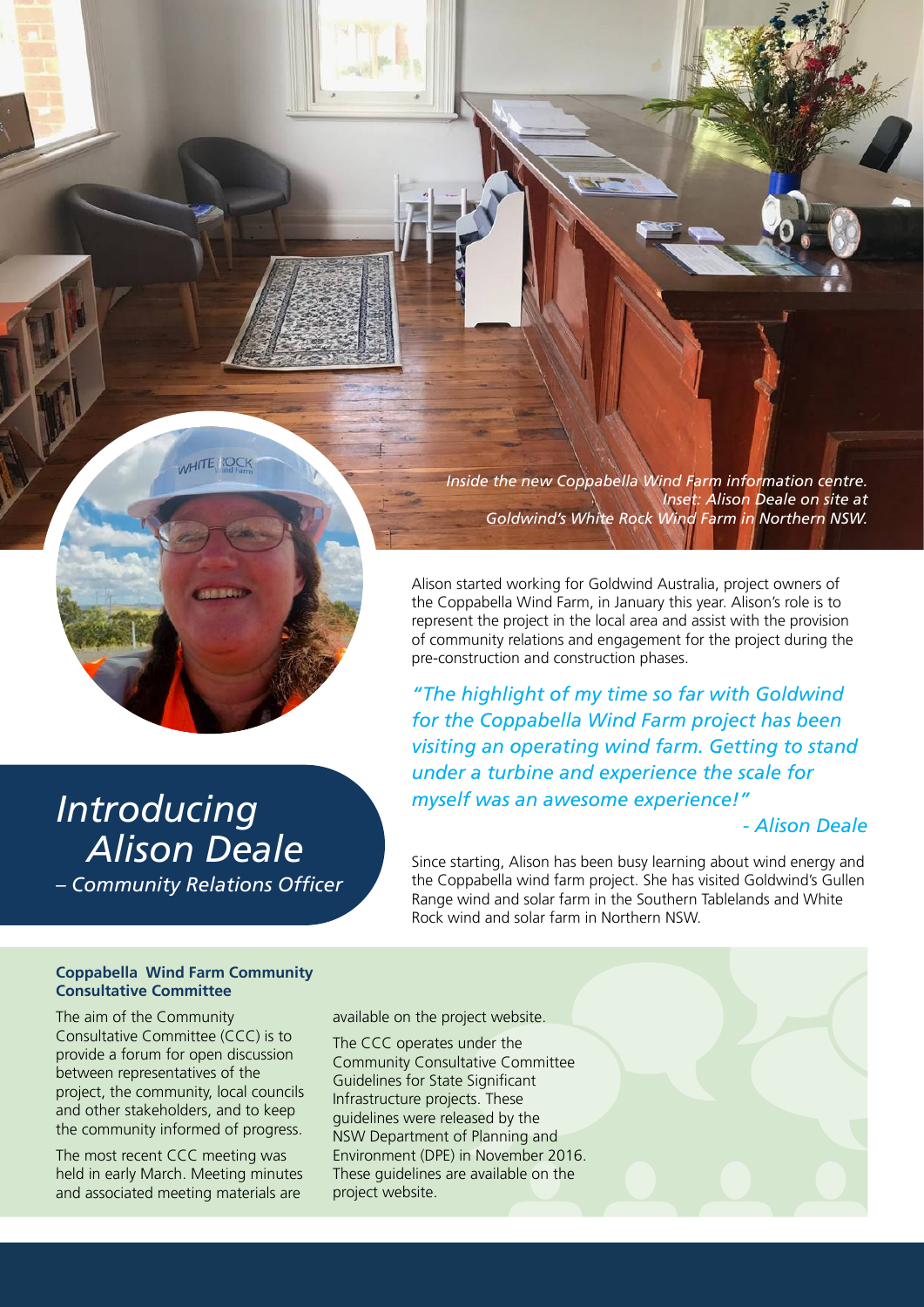#### **Information Centre OPENING EVENT**

Coppabella Wind Farm will be holding an event to celebrate the recent opening of the information centre.

**What:** Drop by to learn more about the project, enjoy some tasty snacks, activities for the kids and potentially win some great local prizes.

**When:** Saturday 5th May 9am – 1pm (usual Saturday morning opening hours).

**Where:** Coppabella Information Centre, 30-32 Fitzroy Street, Binalong, NSW 2584.

**Who:** Any interested members of the local community are invited to drop in to the event. Alison (Community Relations Officer), Tom (Development Manager) and Sunny (Community Engagement Manager) will be at the event for an informal chat and to answer questions about the project.

#### **Proposed Project Modification**

In September 2017, Coppabella Wind Farm submitted an application to modify the project's Development Consent to the NSW DPE. This project modification is required to enable optimum development, efficient operation and, competitively priced power to be provided into the National Electricity Market.

Public exhibition of the modification application occurred in September-October 2017. 104 non-duplicate submissions were received by DPE during this period, including:

- Nine submissions from government agencies, and
- 95 submissions from 89 members of the public.

A Response to the Submissions Report has now been submitted to the DPE. In response to submissions, the following changes will be made to the project.

- The removal of four wind turbines from the approved layout.
- A commitment to develop a supplementary community investment model of \$100,000 annually during operations.

The DPE will now undertake a detailed assessment of the application. Due to the number of submissions received during the public exhibition period, DPE will refer the application to the NSW Planning Assessment Commission.

*All materials relating to the project modification are available at the Coppabella Information Centre and on the DPE Major Projects Register website.* 



#### **Local Business Participation Program**

The Local Business Participation Program, launched in September 2017, is currently ongoing for the project.

Coppabella Wind Farm is committed to local sourcing where feasible. The Local Business Participation Program will be a key initiative to identify capability and capacity in the local community and maximise

opportunities for local suppliers to participate in the project. The project is expected to employ 150-200 staff during construction peaks and approximately 10-15 permanent staff when fully operational.

The majority of sub-contracting and employment opportunities will be directly with the main contractor. The tendering process for the main contractor is currently underway.

*Learn more details about this program by visiting the project website.*